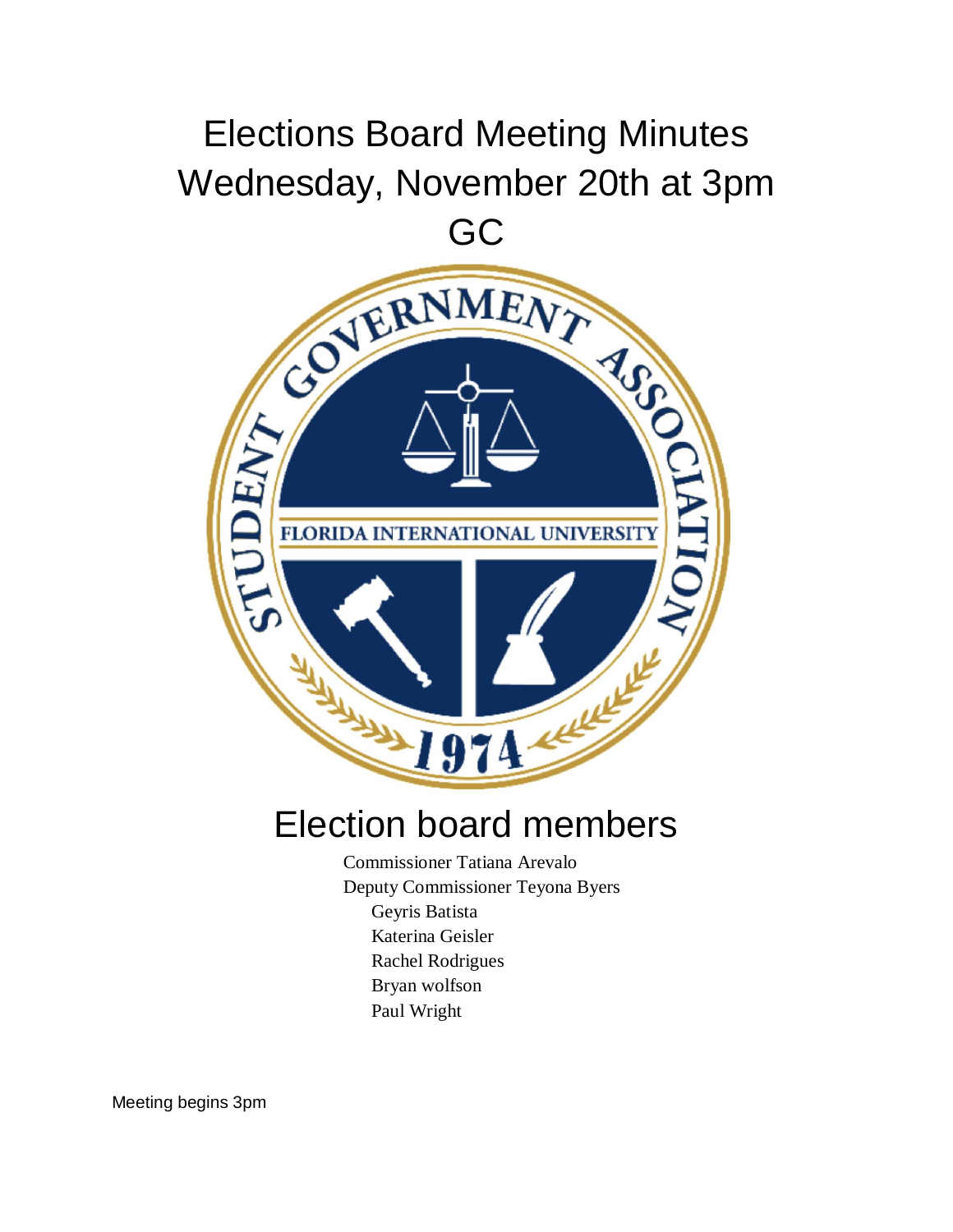Roll call Tatiana Arevalo: Present Teyona Byers: Present Geyris Batista: Present Katerina Geisler: Present Rachel Rodrigues: Present Bryan wolfson: Present Paul Wright: Present

Bryan Started a data base of student orgs 150 active programs Drafted an email for programs Sending out apps at the end of december Sent out college of nursing emails for applications

Geyris Posting guidelines

Teyona Emailed all organizations Hosting interest meeting Tabling and important things everyone needs

Rachel

- Posting pictures every week and posting all opening positions
- Needs to speak to jp to get more aesthetic
- Speaking about next semester and the outline of tabling
- Specific tag #humansoffiuelectionsboard
- Change quote outline make it quote from senators
- Repost Importance

## Paul

- Info sessions for january
- Times
- Have 4 info sessions
- Booked front of sga for conference

Katerina Done making edits to election code